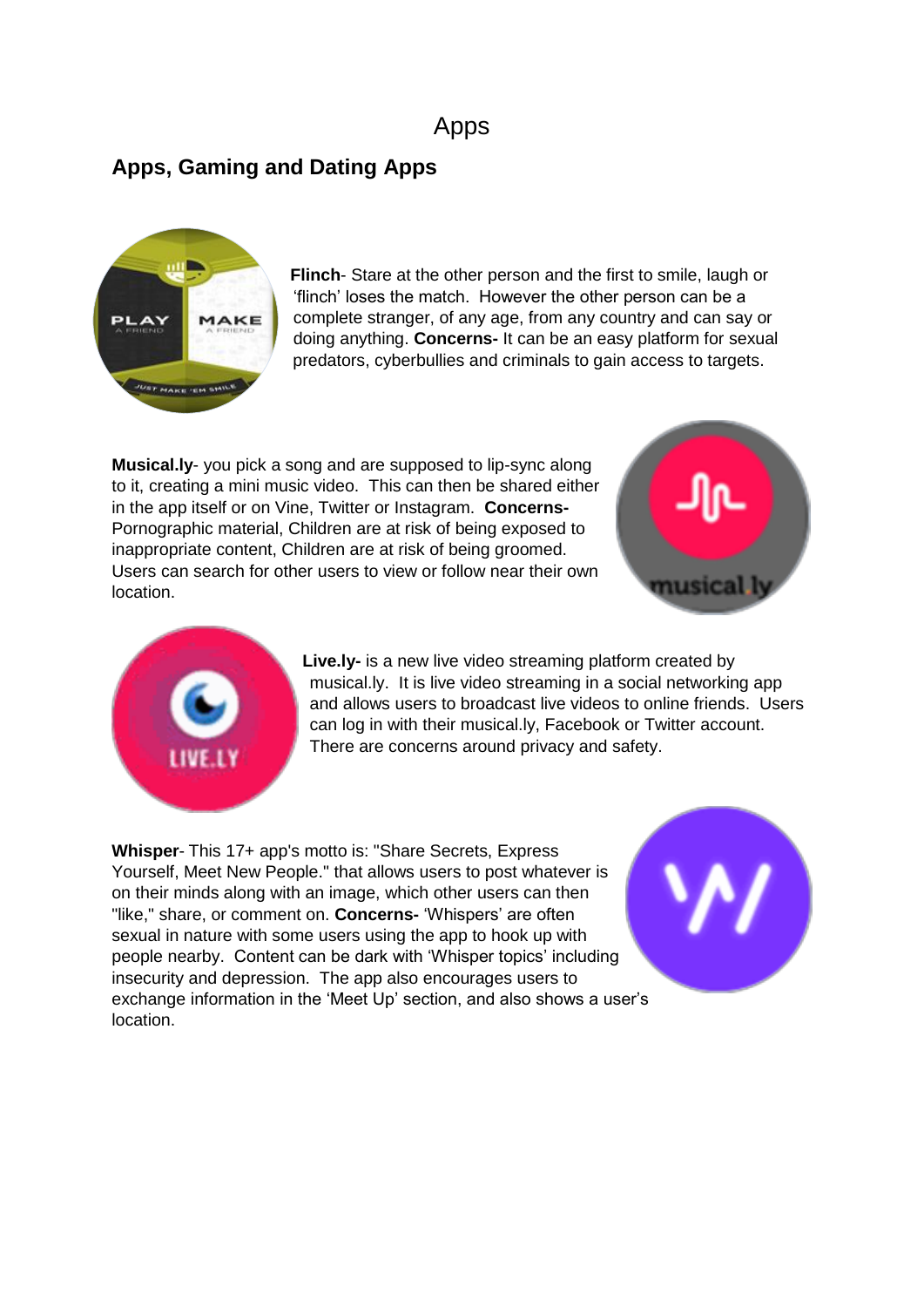

**GroupMe**- is another app that doesn't charge fees or have limits for direct and group messages. Users can also send photos, videos and calendar links. **Concerns-** This app is for older teens and has emoji's that have some alcohol themes including drinking and 'sexy' images, but younger children are starting to find this app.

**Omegle and Chatroulette**– are websites which lets you talk to another person anywhere in the world. When you go onto the site, Chatroulette connects you to someone at random. You can talk to people via video or text. **Concerns** for children; explicit and inappropriate images and talking to stranger or fake strangers.





**Yik Yak**- is an online bulletin board. All users are anonymous (registration requires no personal information, other than a user's location), and their posts are called "Yaks" and show up in a live feed for other users — or "Yakkers" — in their area. It uses the GPS settings on your mobile phone or tablet to find your location and shows you the most recent posts from other people around you. As well as posting your own content, you can post and vote on other people's bulletin boards. **Concerns-** The app is rated

ages 17+ and targets college students, who can use it to spread the word about parties and events or share their thoughts. But younger users are easily getting their hands on the app and using it to post hurtful comments and rumours about their peers.

**MeetMe**- is a social network that differentiates itself from others because it introduces people to new friends instead of connecting them to existing ones. **Concerns**- Risks around no profile information is verified, predators can easily pose as teens to befriend and lure other teens to meet in person.





**Rando 4Me–** This is an app allowing you to easily exchange photos with strangers all over the world. You take a picture and send it away. As soon as your photo has landed somewhere in the universe, you receive a photo back from a stranger. **Concerns-**Indecent images being sent to young persons.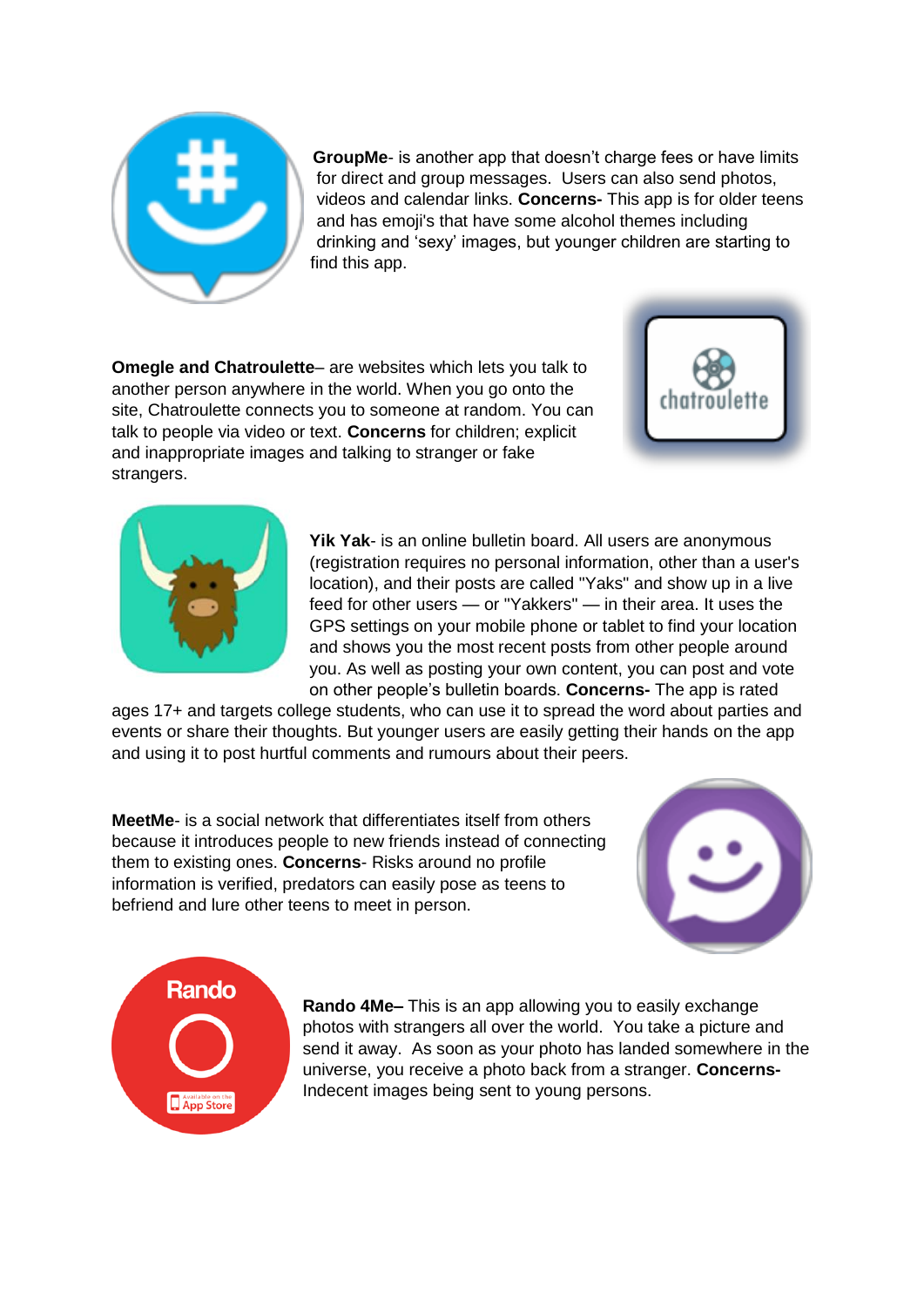**Periscope–** This app works in conjunction with Twitter and lets you broadcast and explore the world through live video. **Concerns** around broadcasting live to strangers across the world and strangers who may broadcast teens, live and in real time. There are also concerns around inappropriate challenges being set by children. i.e. 'show your bra when you've reached 20 views'.





**Bip Messenger**– This is an app that allows for instant messaging and voice and video call experience. You can send, instantly and for free all your photos, videos, audios and messages. **Concerns**  around inappropriate messaging, videos and location sharing.

**Palringo-** is the world's largest network of mobile gaming communities. The app lets you chat and play games with people from all over the world. You can chat one-on-one, play a range of games directly in your group chat, create your own group or join one of the already user created communities. **Concerns** around predators who may use the app to meet children. The app can also lead to discussing about inappropriate topics.





**Hot or Not-** is a rating site that allows users to rate the attractiveness of photos submitted voluntarily by others. The app also shows you a list of the 'hottest' people nearby. You can also send messages via the app if you get a match. **Concerns** around potential predators and fake profiles being set up by underage children as the app doesn't verify age.

**Tinder-** Tinder's developers describe the app as "the fun way to connect with new and interesting people around you." But it's mainly used as a dating tool or an anonymous hook-up. The app is rated ages 17+ but Tinder's privacy policy allows teens as young as 13 to register. Tinder helps people find others in their geographic location and allows users to view each other's' photos and start instant



messaging once both people have "liked" one another. **Concerns-** The geo-location features and anonymous nature of the app put kids at risk for sexual harassment, stalking, and worse.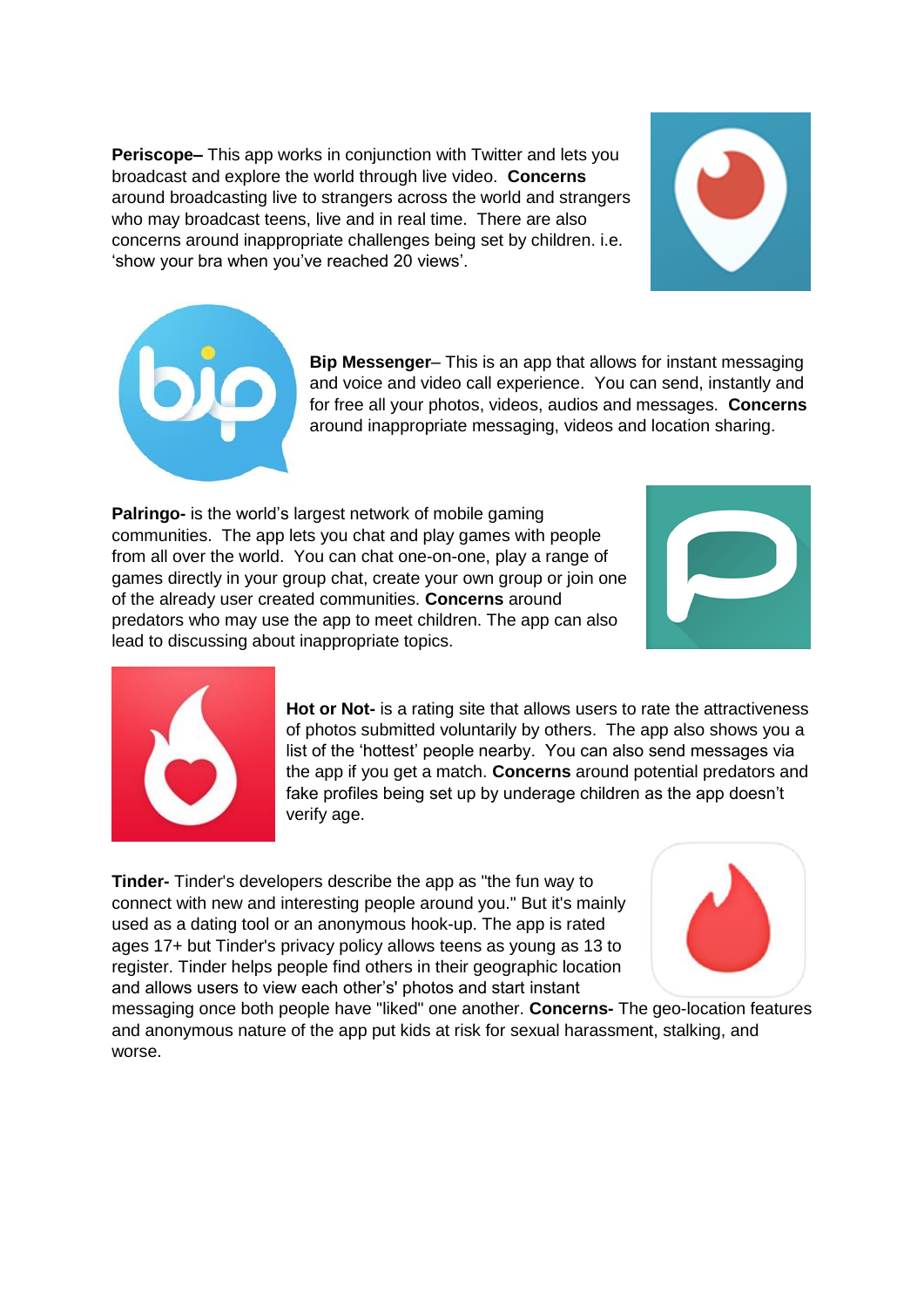

**Blendr-** is a dating / flirting app used to meet new people through GPS location services. You can send messages, photos and videos via the app. **Concerns** around sexual predators, sexting and the fact that there are no age restrictions.

**YouNow-** is an app which lets you watch and create live videos, you can chat, promote or give gifts to other users. **Concerns** in relation to lack of privacy and sexual content, 47% of children survey felt this was a site of risk.





**Dubsmash-** is an app which lets you create your own music videos dubbed with famous sounds and quotes. Once you've finished you can share the video with your friends or with people from around the world. **Concern** around inappropriate language and bullying taking place on this app.

**SimSimi-** is an artificial intelligence chatting robot also known as a chatbot. Chatbots are computer programmes that simulate human conversations on the internet. With the development of artificial intelligence, chatbots are becoming more prominent. **Concerns** due to most of the



content on the app contains offensive language and sexual content may cause upset for some users**.** Local schools have already circulated their concerns regarding this app to parents



**Yellow-** also labelled as 'Tinder for Kids' and 'Teenager Tinder' doesn't bill itself as a dating app but as an app to make new friends on Snapchat. You just connect your Snapchat account, upload a selfie and swipe left or right to connect with new people to follow. If both agree to 'liking' each other than you can communicate on chat apps including Snapchat and Kik. **Concerns** regarding sexual

predators who could exploit the app and set up fake profiles and message teenage users. There are also fears around inappropriate images and chat on the site which is used by children as young as 10 years of age. There are no checks on users' age.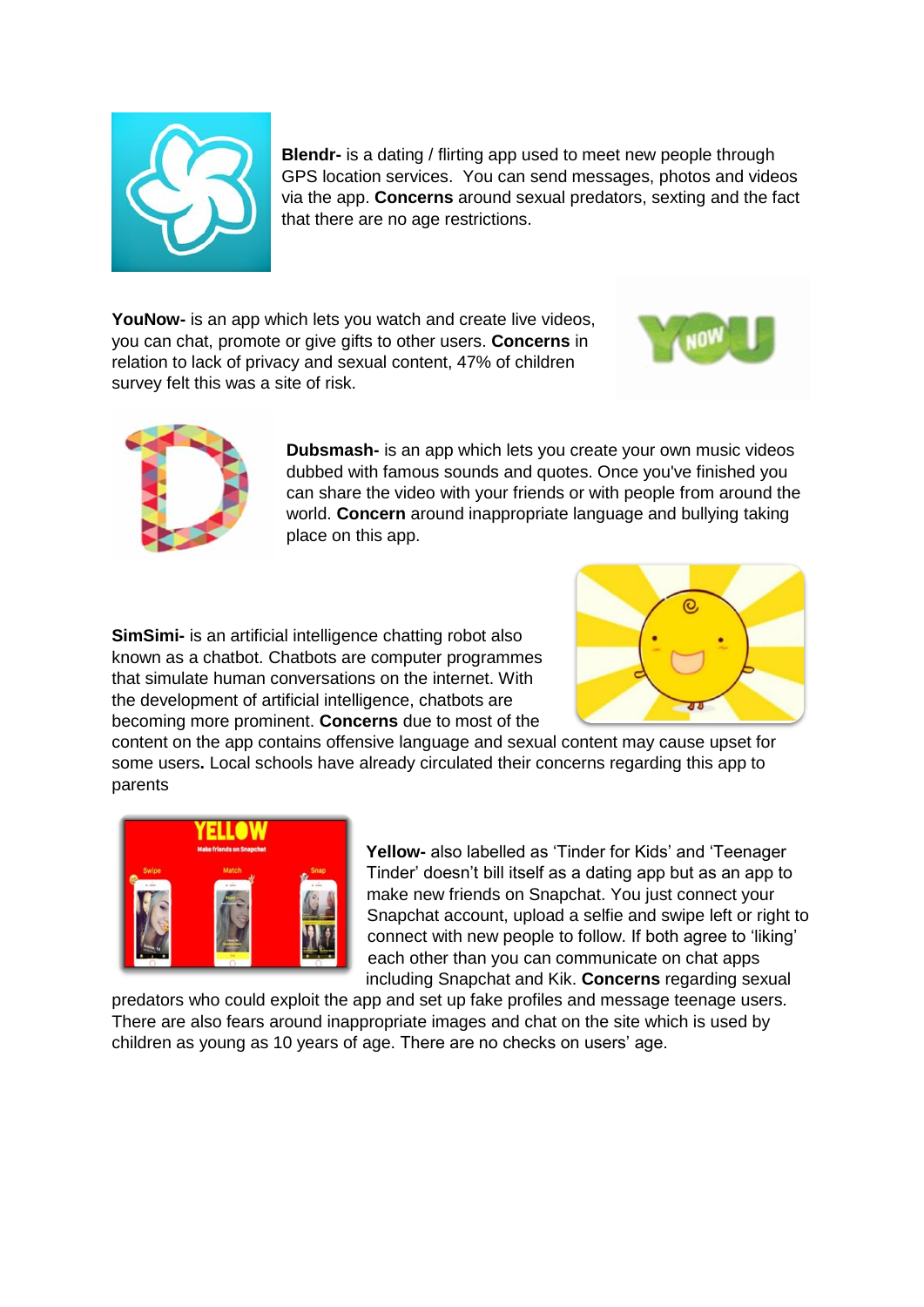**Ask.fm**- This app allows users to interact in a question-and-answer format with friends, peers, and anonymous users alike. The app is rated ages 13+. **Concerns** some kids have used the app for hurtful cyberbullying that has been linked to suicides. British schools have sent home letters calling for students to stop using ask.fm because of its use in several cyberbullying incidents there,



and its loose regulation and lack of monitoring. In response to the uproar in the U.K.



cyberbullying.

**Kik-** is a mobile app that people can use to text with friends at high speed and with more of a "face-to-face feel" than regular texting. The app is rated ages 17+, but there is no age verification so anyone can download it. Like some other instant messenger apps, Kik allows teens to connect with others using just a username. **Concerns**- It has been revealed that many people use Kik to meet strangers for sexting. The app also been connected with

**Snapchat-** Snapchat is an app that allows users to send photos and videos that disappear from view within 10 seconds after they're received. It's rated ages 12+. **Concerns-** Some kids are using the app to send inappropriate pics because they believe the images can't be saved and circulated. But it turns out that Snapchat pics don't completely disappear from a device, and users can take a screenshot before an image vanishes in the app.





**Vine**- Twitter's mobile app that allows users to shoot and share short loops of video (6 seconds or less). It's rated 17+, but children and teens are still downloading it. **Concerns-** With the most basic creative searching, kids can find nudity, sex, drug use, offensive language and more.

**Tumblr-** Many children and young teens are active on this 17+ photo-sharing app. It can be used for sharing videos and chatting. **Concerns-** users can easily access pornographic, violent, and inappropriate content. Users need to jump through hoops to set up privacy settings and until then, all of a user's photo and content is public for all to see. Mental health experts say that Tumblr can be damaging to adolescents' mental health because it tends to glorify self-harm and eating disorders.

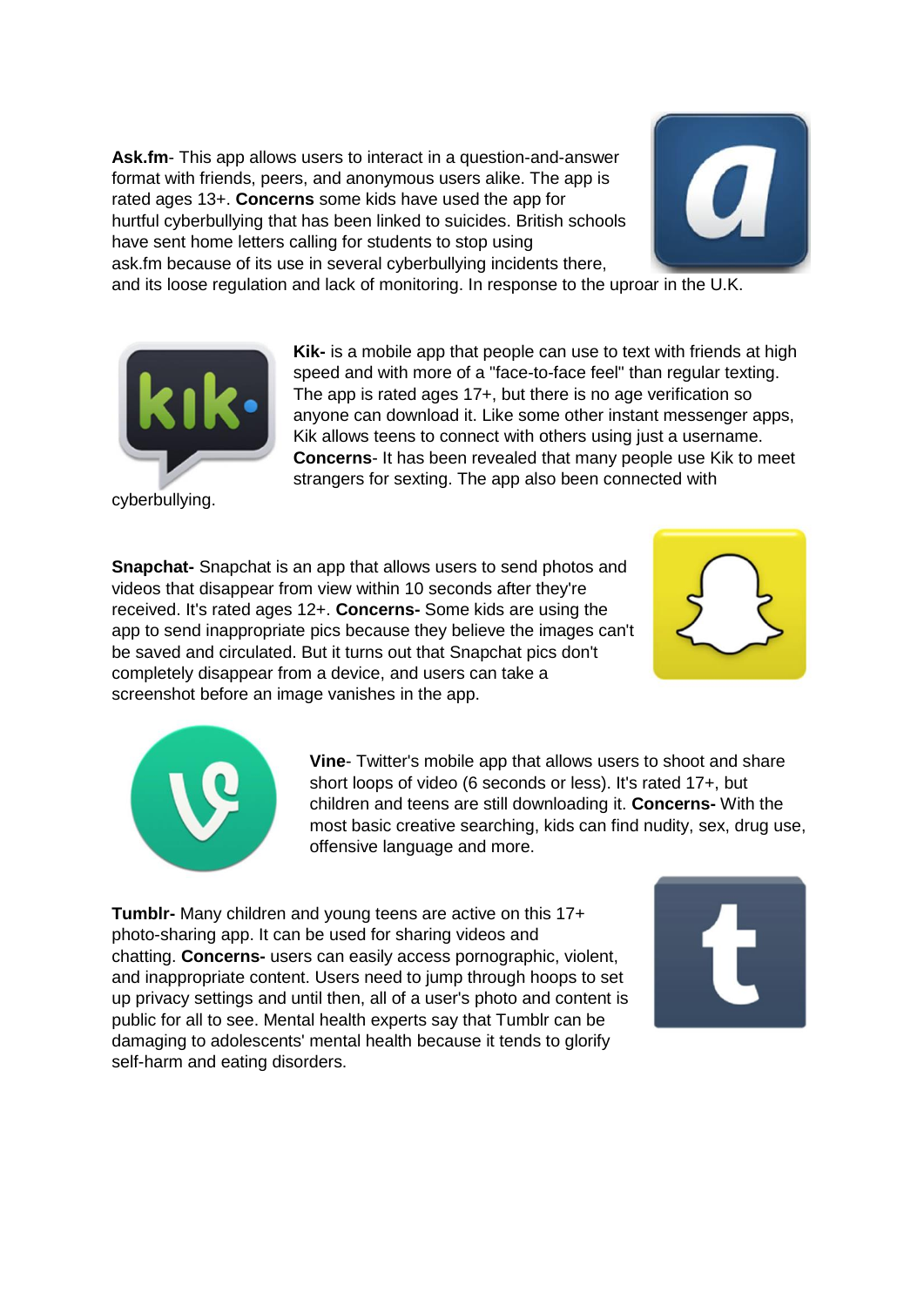

**Instagram-** This hugely popular photo-sharing site is owned by Facebook. Users can add cool filters or create collages of their photos and share them across Facebook and other social media platforms. **Concerns-**The app is rated 13+ and may be slightly tamer than Tumblr, but users can still find mature or inappropriate content and comments throughout the app "Trolls" or people

making vicious, usually anonymous comments are common. A user can change the settings to block their location or certain followers, but many users are casual about their settings, connecting with people they don't know well or at all.

**Poof-** Hides other apps on your phone. You select which apps you would like to hide and their icons will no longer show up on your smartphone screen. **Concerns-** This app is dangerous as children have apps that they want to keep hidden from their parents, all they have to do is download this app and "poof," their screen is clear of any questionable apps.





**FMyLife-** is an online community where you can post a short caption about an unfortunate incident that has happened during your day. The caption usually starts with "today…" and ends with "FML". You can also comment on other people's stories.

**Concerns** regarding inappropriate content and lack of control.

**DeviantArt-** is an online community where you can post your art and comment on other people's work. **Concerns** around inappropriate sexual content and offensive / rude comments.





**Sickipedia** is an online forum where you can submit jokes which can be viewed online. **Concerns** around sexual content, offensive and rude content and racist content.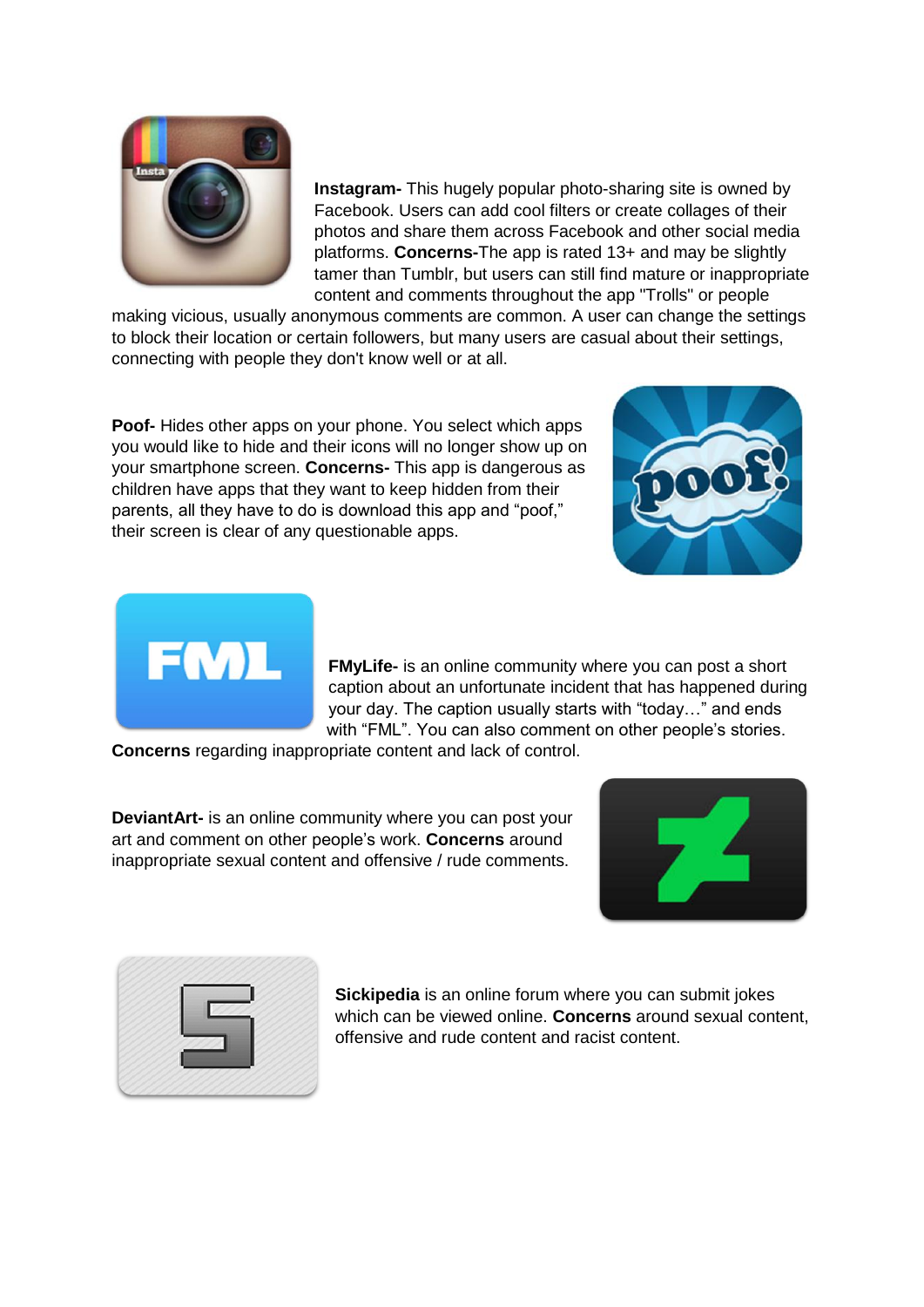**Line-** is a text, video and voice-messaging app that also integrates social media elements such as group chats and games. **Concerns** regarding minors accessing the app and the 'hidden chat' feature which is similar to Snapchats disappearing messages.





**Skout-** is a 'flirting app' that allows users to sign up as adults or teens. They are then placed in appropriate peer groups, where they can post feeds, pictures and chat. Users get notifications when other users in the area join and when someone 'checks' them out however points must be paid to see who it is. **Concerns** as there is no age verification.

**Burn Note-** is a messaging app that erases messages after a set period of time. However users cannot send pictures or videos via the app. **Concerns** parents should be aware of the app as it allows teens to communicate covertly, with no evidence that any conversation took place. Cyber bullying and inappropriate behaviour take place.





**MyLOL-** is a dating site for teenagers aged 13-20 years, although some users are up to 25 years. You can view other people's profiles and search for others based on age, gender and location. You can also post on its forum, send instant messages and make video calls. **Concerns** around paedophiles using the app.

**Snog-** is a teen dating site (13+) that lets you rank other people's profiles as snog, marry or avoid. These ratings are then ranked and users are featured on a top rated members list. You can also send private messages via the app. **Concerns** around paedophiles, inappropriate activities and pornographic images.





**Keek** (+13) is a social network where you can upload video updates, called 'Keeks'. Users can reply to videos with text or video comments known as 'Keekbacks'. **Concerns** around paedophiles, content and privacy issues for teens. There are no options for users to set their content to private.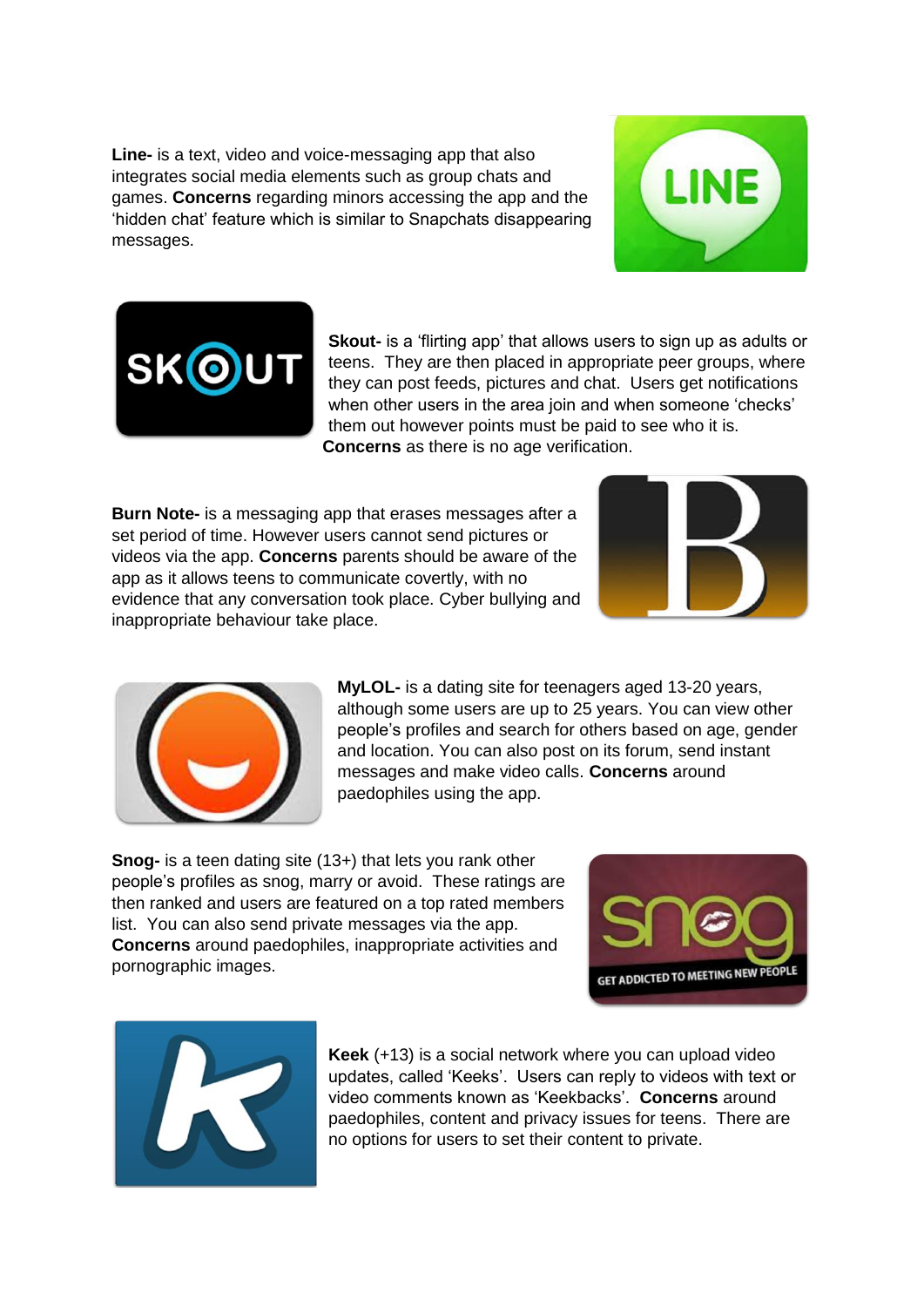**ChaCha** is described as 'the best random video chat and like Omegle instantly matches you with the coolest people around the world'. **Concerns** that the app could be used to exploit children. The app connects you with random users / strangers, and while rated 17 and over there is nothing in place to stop children from downloading it.





**BigoLive-** is described as a platform where you can start your own live stream and watch 'talented performers'. **Concerns** around inappropriate streaming and child grooming. It is believed that grown adults are making inappropriate requests to children. The app also makes

available personal information on children.

**PopJam-** allows children to create art, stories, photos and games and then share their creations with the world. They can also like and comment on others creations. **Concerns**  around social pressures; collecting 'likes' and followers, causing unhealthy attitudes / expectations about social media.





**Twitch-** is a live video game website where you can live stream your own games and chat to other gamers. **Concerns** around violent games, commentators using mature language and inappropriate advertising. There are also the usual risks around live streaming, including inappropriate and unpredictable content.

**Voxer-** is a free messaging app for smartphones that allows users to send real time voice messages, photos, GIFTS and text messages. **Concerns** around cyber bullying, the sharing of content, strangers using the app for inappropriate behaviour and when you sign up the app automatically shares your location.

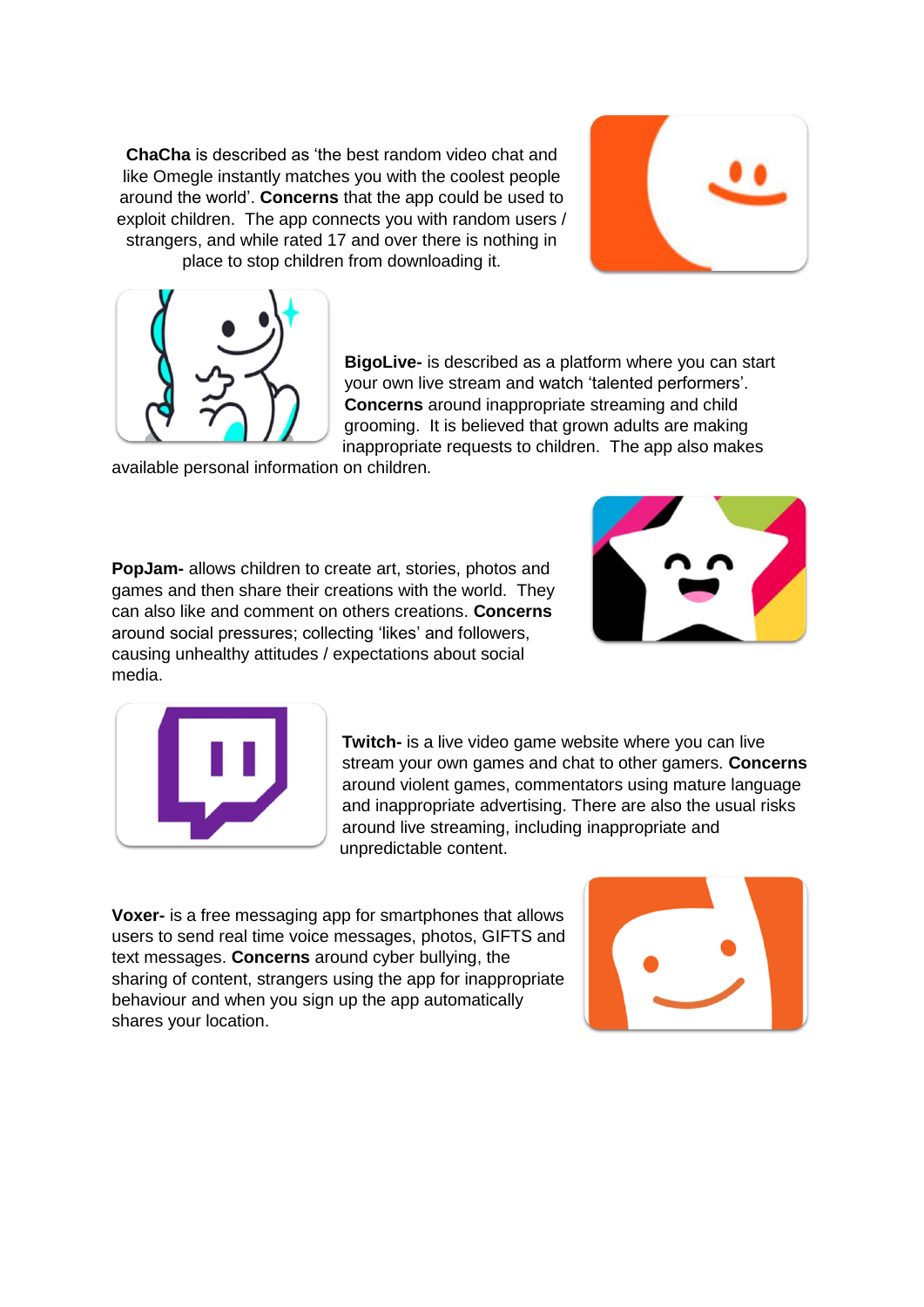

**Random Chat & Talk to Strangers on Video Cam App**makes talking with strangers easy. The app is described as a way to 'meet new people, ask fun questions, share secrets or just joke around with strangers.' The apps guideline state teens under 17 years are not allowed to use the app and is strictly prohibited to sending nudes. **Concerns** regarding sexual predators using the app.

**Glide** is a video messaging app which allows you to either review your messages before sending or stream live. **Concerns** regarding users being contacted by strangers.





**Flipagram**- lets you make videos and photo/video slideshows to free popular music. You can get featured on the app and compete in free challenges, such as dance, comedy, music and beauty. **Concerns** regarding lack of content security.

**IMVU**- is a virtual world where you create an avatar and connect with people across the world. Concerns around inappropriate conversations and talking to strangers.





**WISHBONE**- is an app which can be used for private messaging and creating questions. Concerns around bullying and sexualized messaging.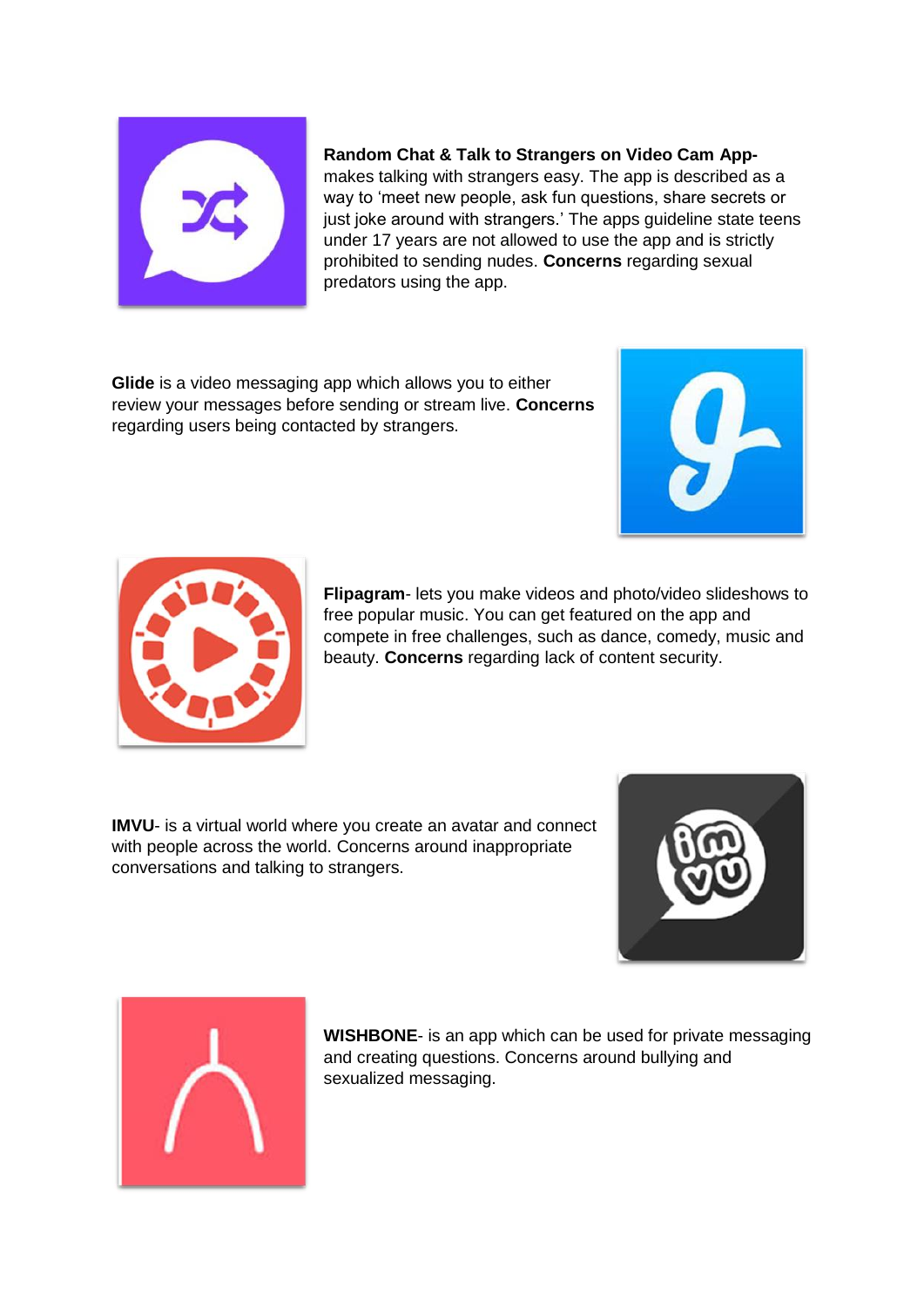**Lovoo** -is described as a place to chat, flirt, and find love, not aimed for children. The app uses location services to find people near you. **Concerns** from parents regarding inappropriate messages, no parental control and lack of online safety features.





**Sarahah-** is a website and app for Android and iPhone, where you can send completely anonymous comments and feedback to other users. **Concern** is that it is becoming increasingly popular but can be used to bully and send inappropriate messages to users. It can also link in with SnapChat, Instagram and Facebook.

**Shots-** is a photo and video sharing social network. The app is mainly centred on taking selfies but users can also take videos and chat. **Concerns** about inappropriate photographs being sent, cyberbullying and blackmail.





**Mottle-** is a place for spur of the moment conversations. Click on a user to start an audio call. At the end of the call, you are asked to rate each other. The higher you score, the better access you get to other people. **Concerns** regarding children talking to strangers.

**Habbo-** is a social networking site aimed at teenagers. **Concerns** that it has been the subject of pornographic messages.